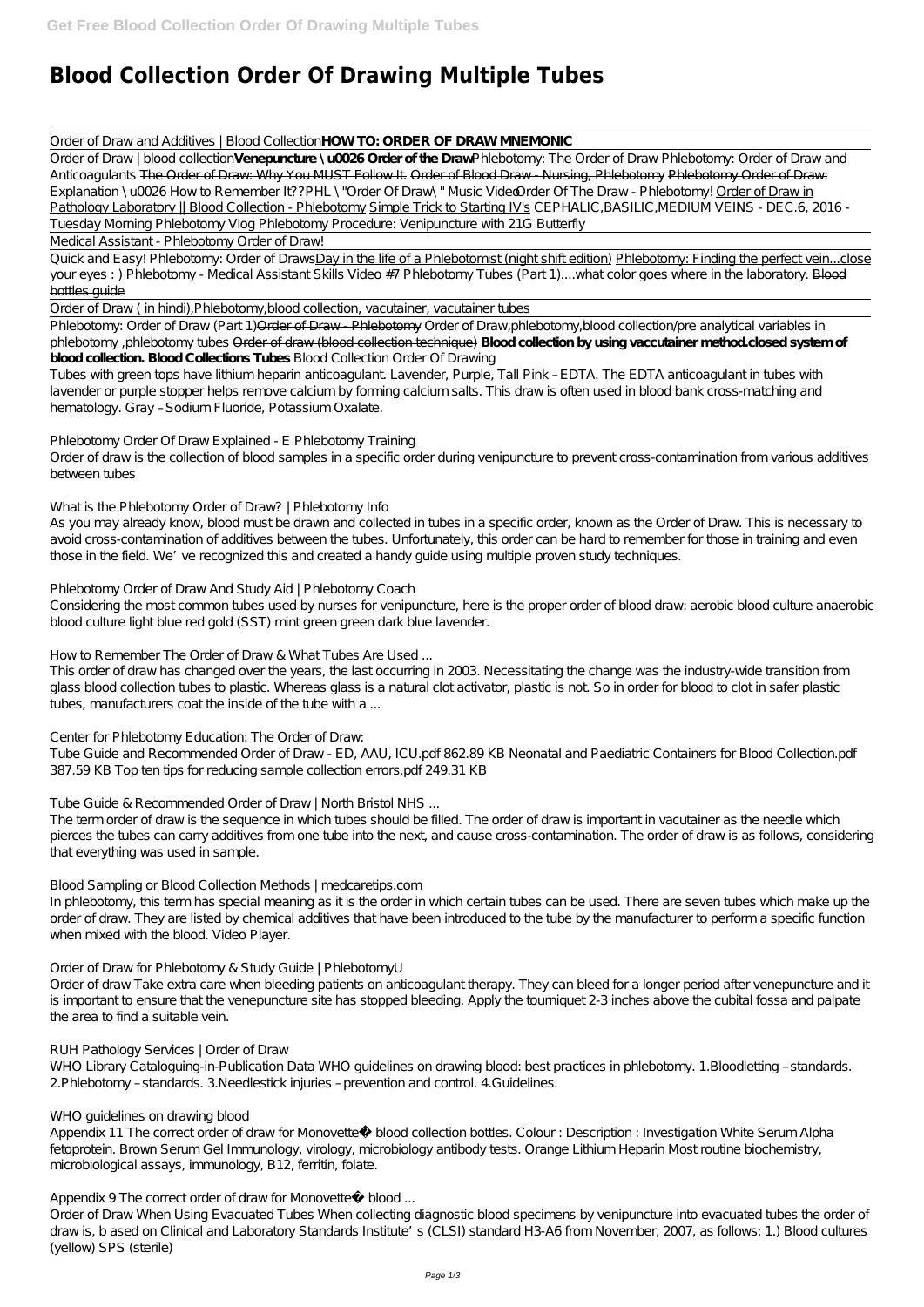#### *Blood Collection Order of Draw – Phlebotomy Examiner*

This lesson covers the correct order of draw for blood collection. We also explain the additives in each tube as well as some of the tests that you would loo...

#### *Order of Draw and Additives | Blood Collection - YouTube*

If blood is drawn by use of a syringe, transfer the specimen into the appropriate collection tube (s) by puncturing the rubber stopper with the syringe needle and allowing the blood to be drawn into the tube by the vacuum. After the blood has stopped flowing, withdraw the needle. For integrity purposes, DO NOT force the blood into the tube.

re-draw. Correct mixing technique is to gently invert (180o and back) each tube the recommended number of times shown on the right hand side of the table. BD Vacutainer® BD Life Sciences - Preanalytical Systems Tube Guide and Recommended Order of Draw\* \*Clinical and Laboratory Standards Institute (CLSI) Guidelines GP41-Ed7 (formerly H3-A6, 6th ...

#### *COLLECTION TUBE ORDER OF DRAW | REGIONAL MEDICAL LABORATORY*

Blood collection tubes must be drawn in a specific order to avoid cross-contamination of additives between tubes. The recommended order of draw is: First - blood culture bottle or tube (yellow or yellow-black top) Second - coagulation tube (light blue top).

There is a new order of draw which reflects quidelines issued by the Clinical and Laboratory Standards Institute. This order of draw must now be used for all tubes including the previous Greiner Vacuette® tubes. There is also new advice about filling citrate tubes. This is made clear in the blood tube guides.

#### *Blood Specimen Collection and Processing*

#### *Recommended Order of Draw\* - Churchill Hospital*

#### *Blood tube guides - Gloucestershire Hospitals NHS ...*

Phlebotomy: Order of Draw (Part 1) Order of Draw - Phlebotomy *Order of Draw, phlebotomy*, blood collection/pre analytical variables in *phlebotomy ,phlebotomy tubes* Order of draw (blood collection technique) **Blood collection by using vaccutainer method.closed system of blood collection. Blood Collections Tubes** *Blood Collection Order Of Drawing*

Tubes with green tops have lithium heparin anticoagulant. Lavender, Purple, Tall Pink - EDTA. The EDTA anticoagulant in tubes with lavender or purple stopper helps remove calcium by forming calcium salts. This draw is often used in blood bank cross-matching and hematology. Gray - Sodium Fluoride, Potassium Oxalate.

Order of Draw follow to avoid cross- contamination of additive or Preservative or Anticoagulant between tube. Culture Sodium citrate Red Top SST GREEN EDTA S...

## *Order of Draw | blood collection - YouTube*

BLOOD COLLECTION TUBES & THE ORDER OF DRAW Version 8/2018 07/2010. SPECIMEN LABELING REQUIREMENTS All specimens submitted to the laboratory must be individually labeled . Specimen labels may be ordered from Laboratory Services – please call Client Services.

Order of Draw and Additives | Blood Collection**HOW TO: ORDER OF DRAW MNEMONIC**

This order of draw has changed over the years, the last occurring in 2003. Necessitating the change was the industry-wide transition from glass blood collection tubes to plastic. Whereas glass is a natural clot activator, plastic is not. So in order for blood to clot in safer plastic tubes, manufacturers coat the inside of the tube with a ...

Order of Draw | blood collection**Venepuncture \u0026 Order of the Draw** Phlebotomy: The Order of Draw *Phlebotomy: Order of Draw and Anticoagulants* The Order of Draw: Why You MUST Follow It. Order of Blood Draw - Nursing, Phlebotomy Phlebotomy Order of Draw: Explanation \u0026 How to Remember It?? PHL \"Order Of Draw\" Music Vide@rder Of The Draw - Phlebotomy! Order of Draw in Pathology Laboratory || Blood Collection - Phlebotomy Simple Trick to Starting IV's *CEPHALIC, BASILIC, MEDIUM VEINS - DEC.6, 2016* -*Tuesday Morning Phlebotomy Vlog Phlebotomy Procedure: Venipuncture with 21G Butterfly*

Medical Assistant - Phlebotomy Order of Draw!

Quick and Easy! Phlebotomy: Order of DrawsDay in the life of a Phlebotomist (night shift edition) Phlebotomy: Finding the perfect vein...close your eyes : ) *Phlebotomy - Medical Assistant Skills Video #7 Phlebotomy Tubes (Part 1)....what color goes where in the laboratory.* Blood bottles guide

Order of Draw ( in hindi),Phlebotomy,blood collection, vacutainer, vacutainer tubes

## *Phlebotomy Order Of Draw Explained - E Phlebotomy Training*

Order of draw is the collection of blood samples in a specific order during venipuncture to prevent cross-contamination from various additives between tubes

#### *What is the Phlebotomy Order of Draw? | Phlebotomy Info*

As you may already know, blood must be drawn and collected in tubes in a specific order, known as the Order of Draw. This is necessary to avoid cross-contamination of additives between the tubes. Unfortunately, this order can be hard to remember for those in training and even those in the field. We've recognized this and created a handy guide using multiple proven study techniques.

#### *Phlebotomy Order of Draw And Study Aid | Phlebotomy Coach*

Considering the most common tubes used by nurses for venipuncture, here is the proper order of blood draw: aerobic blood culture anaerobic blood culture light blue red gold (SST) mint green green dark blue lavender.

*How to Remember The Order of Draw & What Tubes Are Used ...*

*Center for Phlebotomy Education: The Order of Draw:*

Tube Guide and Recommended Order of Draw - ED, AAU, ICU.pdf 862.89 KB Neonatal and Paediatric Containers for Blood Collection.pdf